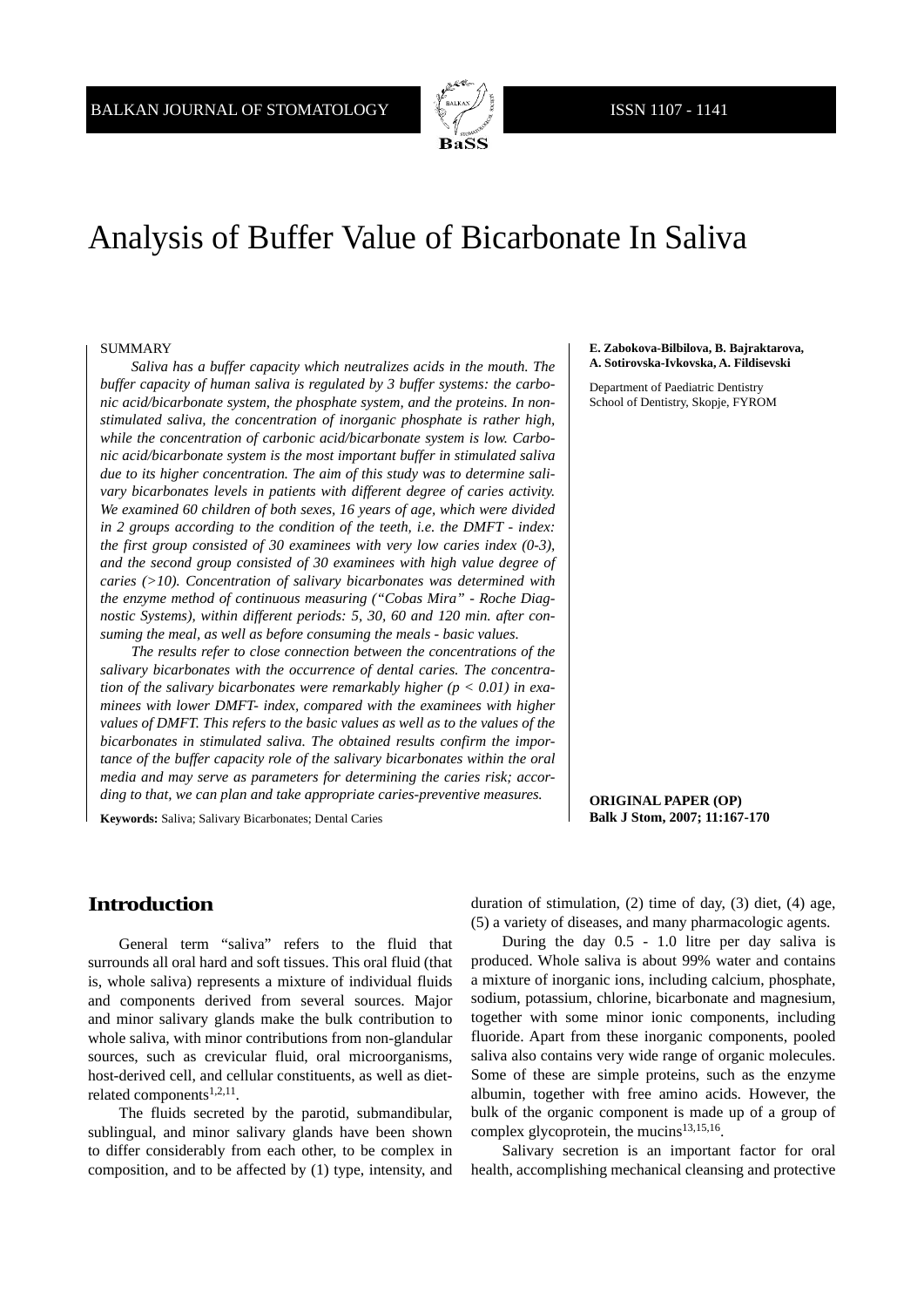functions through various physiological and biochemical mechanisms<sup>3,9,18</sup>.

Theoretically, saliva can affect caries in four general ways:

- mechanical cleansing, resulting in less accumulation of plaque;
- reducing enamel solubility by means of calcium, phosphate and fluoride;
- buffering and neutralizing the acid produced by cariogenic organisms or introduced directly through diet;
- by anti-bacterial activity.

## *Buffer Systems*

Solutions containing both weak acids and their salts are referred to as buffer solutions. These solutions have the capacity of resisting changes of pH when either acids or alkalis are added to them.

Maintaining of buffer capacity of the acid - base balance is one of the most important protective functions of the saliva. The buffer capacity of human saliva is regulated by 3 buffer systems - the carbonic acid/ bicarbonate system, the phosphate system, and the proteins. The carbonic acid/bicarbonate system is the most important one in saliva, but only at high flow rates. Its concentration varies from less than 1 mmol/l in nonstimulated parotid saliva to almost 60 mmol/l at very high flow rates. Thus, in non-stimulated saliva, the level of bicarbonate ions is too low to be an effective buffer<sup>7,8</sup>.

Several studies have show that bicarbonate is one of the salivary components that potentially modifies the formation of caries by changing the environmental pH and possibly the virulence of bacteria that cause decay. Tanzer et al<sup>20,21</sup> tasted the efficacy of a sodium bicarbonate based dental power and paste with the addition of fluoride on dental caries and on *Streptococcus sobrinus* or *Streptococcus mutans* recoveries in rats. These authors observed that the caries reductions in these studies ranged from 42 to 50% in the rats treated with bicarbonate dentifrices when compared with rats treated with water $4,10,12,14,20,21$ .

The **aim** of this study was to determine salivary bicarbonates and urea levels in the patients with different degree of caries activity.

## **Material and Method**

60 children (30 males and 30 females), 16 years old, with same diet habits, in good health except dental caries, took place in our examination. According to their DMFTindex, they were divided in 2 groups: first group consisted of 30 examinees with very low caries index (0-3), and second group consisted of 30 examinees with higher value degree of caries  $(>10)$ .

The concentration of salivary bicarbonates wa determined within different periods: 5, 30, 60 and 120 min.

after consuming the meal, as well as before consuming the meals - basic values.

For the collection of non-stimulated saliva, the patient was seated comfortably, with their eyes open, in a standard dental chair. The child sat with their head bent forward and after an initial swallow spat out into a graduated tube approximately every 30s for 5 min. The samples were taken in sterile calibrated bottles (specially intended for this purpose). The collection volume was about 5 ml. The saliva was kept at  $4^{0}C$  and transported to the laboratory within 30 minute, centrifuged for 30 minute and the supernatant part was analyzed. HCO<sup>3-</sup> concentration was determined by enzymatic colorimetric method using a commercial kit from GmbH Diagnostic. For enzymatic test phosphoenolpyruvate carboxylase (PEPC) and a stable NADH analogue were used<sup>17</sup>, utilizing the principle:

Phosphoenolpyruvate +  $HCO_3^ \longrightarrow$   $P E P C + M g^2$ <sup>+</sup>  $\longrightarrow$  Oxaloacetate +  $H$ <sub>2</sub> $P O_4^-$ 

 $Oxaloacetate + Cofactor red.$   $\longrightarrow$  Malate + Cofactor

$$
CO_2 + H_2O \longleftrightarrow H_2CO_3 \longleftrightarrow H^+ + HCO_3^-
$$

The decrease of reduced cofactor concentration was measured at 405 or 415 nm and it was proportional to the concentration of total carbon dioxide in the sample.

For statistical evaluation, a 1-way analysis of variance (ANOVA) was initially used to see if there was a significant difference between 2 groups; the Student "t" test was used to compare the DMFT and concentration of HCO<sup>3-</sup> between 2 groups.

## **Results**

Table 1 shows the basic values of concentration of salivary bicarbonates in both groups. There was a significant difference  $(p < 0.01)$  in bicarbonate concentration between first and second group.

*Table 1. Basic values of concentration of*

 *salivary bicarbonates (mmol/l)*

| Group | X    | <b>SD</b> | <b>SE</b> | mnn  | max  |
|-------|------|-----------|-----------|------|------|
| I     | 7.94 | 0.8700    | 0.1588    | 6.70 | 9.80 |
| П     | 2.48 | 0.7993    | 0.1459    | 1.00 | 3.90 |

 $t = 25.298$ ; df = 58; p < 0.01

Values of the salivary bicarbonate in 5 min period after consuming the meal are illustrated in table 2. The concentration of the salivary bicarbonate in first group was  $6.76 \pm 1.3402$  (SE 0.2447), and  $4.66 \pm 0.9409$  (SE 0.1718)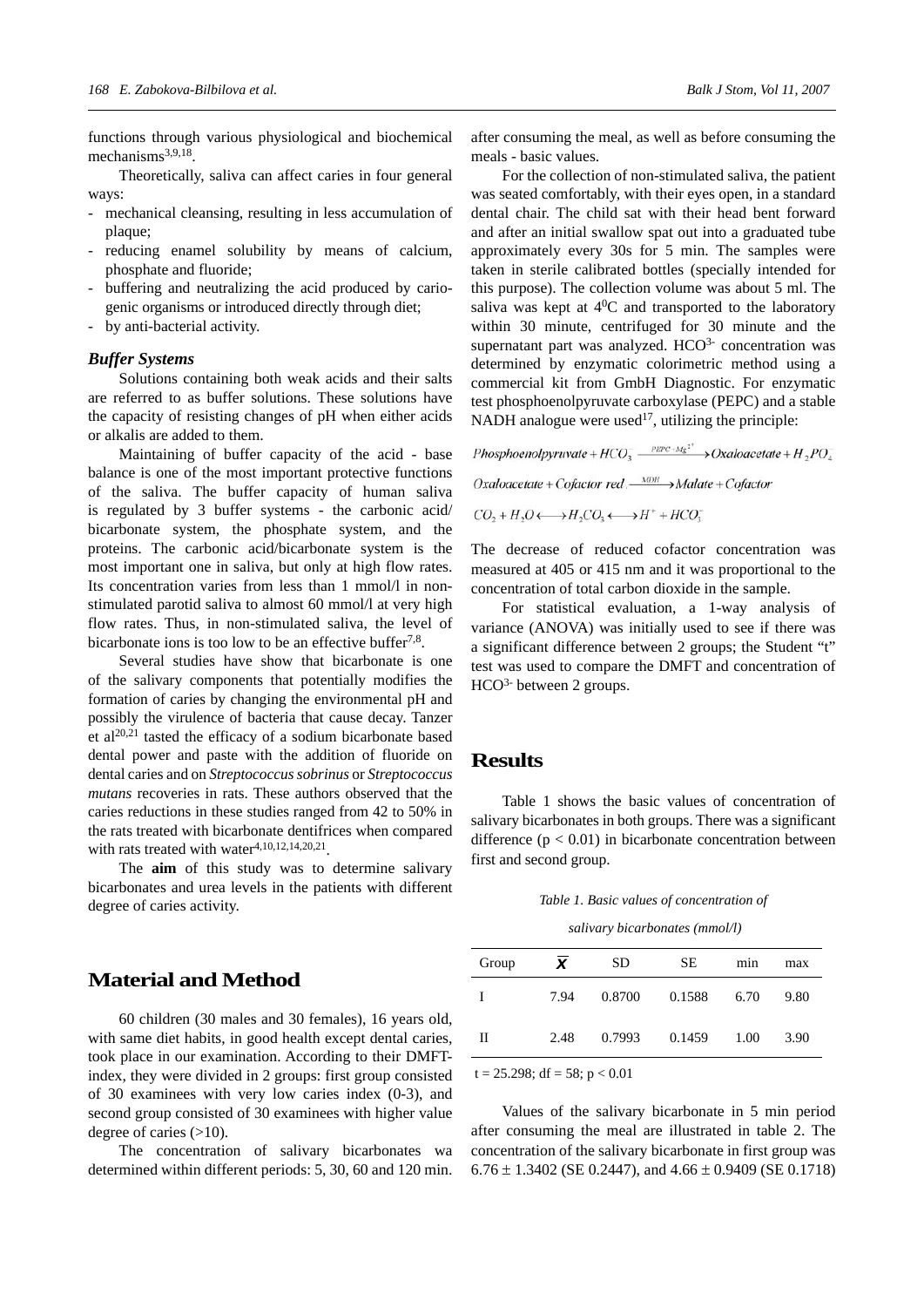in the second group. The results display high statistically significant difference  $(p < 0.01)$  between both groups.

|  |  |  |  | Table 2. Values of salivary bicarbonates in |  |
|--|--|--|--|---------------------------------------------|--|
|--|--|--|--|---------------------------------------------|--|

*5 min period after consuming the meal (mmol/l)*

| Group       | $\boldsymbol{X}$ | <b>SD</b> | SE.    | min  | max  |
|-------------|------------------|-----------|--------|------|------|
| $\mathbf I$ | 6.76             | 1.3402    | 0.2447 | 3.90 | 9.10 |
| П           | 4.66             | 0.9409    | 0.1718 | 2.70 | 5.90 |

 $t = 7.046$ ; df = 58; p < 0.01

After 30 min of consuming the meal, concentration of the salivary bicarbonate in first group was  $5.94 \pm 1.996$ (SE 0.2190), and  $3.74 \pm 1.0539$  (SE 0.1924) in the second group (Tab. 3). The results display statistically significant difference  $(p < 0.01)$  in bicarbonate concentration between first and second group.

In table 4 the values of the salivary bicarbonate concentration after 60 min and 120 min of consuming the meal are illustrated, and it's very clearly that the values are lower than the values after 5 min of consuming the meal; however, there is still some difference between both groups.

*Table 3. Values of salivary bicarbonates in 30 min period after consuming the meal (mmol/l)*

| Group | $\boldsymbol{X}$ | SD.    | SE.           | min  | max  |
|-------|------------------|--------|---------------|------|------|
| T     | 5.94             | 1.1996 | 0.2190        | 3.00 | 7.90 |
| П     | 3.74             |        | 1.0539 0.1924 | 1.50 | 5.30 |

 $t = 7.546$ ; df = 58; p < 0.01

*Table 4. Values of salivary bicarbonates in 60 min and 120 min period after consuming the meal (mmol/l)*

| Time              | Group | $X \pm SD$        |  |                        |
|-------------------|-------|-------------------|--|------------------------|
| Bicarbonates -    |       | $4.85 \pm 0.9580$ |  | $-6.926$ 58 $p > 0.01$ |
| $60 \text{ min}$  | Н     | $3.08 \pm 1.0206$ |  |                        |
| Bicarbonates -    |       | $4.51 \pm 0.9011$ |  |                        |
| $120 \text{ min}$ |       | $2.94 \pm 0.9856$ |  | $-6.439$ 58 $p > 0.01$ |

# **Discussion**

Dental caries is a multifactorial disease, which has been afflicting people throughout ages. An important factor which influences the development of dental caries is

saliva. There are also studies showing the effect of diet on saliva secretion and caries development. Saliva provides one of the principal defence mechanisms in the mouth and is know to be important in the pathogenesis of dental caries. Saliva also helps acids quickly to clear away food debris from the mouth and to buffer the organic acids that are produced by the bacteria.

Saliva's protective role is very important to maintain a neutral pH in plaque and in the oral cavity. Its ability to perform this function can largely be attributed to bicarbonates and to a lesser extent to phosphate, as well as other factors. The chief salivary buffer is the carbonic acid/ bicarbonate system, while phosphates and proteins play a minor role. The bicarbonate ions, possibly other salivary components, are important in the buffering capacity of this oral fluid and their neutralization of dietary acids will help to determine the pH at the tooth surface after eating.

When saliva secretion is stimulated, the increased rate of flow through the ducts means that there is little time for the ducts to re-absorb sodium and chloride, and the fluid resembles the isotonic primary secretion. Another changer the secretion of bicarbonate ions, which means the composition of saliva, now, is very different from the resting secretion. This bicarbonate raises the pH of the saliva, and greatly enhances its buffering power. The saliva is now more effective in neutralizing and buffering foods, and acids arising in plaque from the fermentation of carbohydrate<sup>5,6,19</sup>.

The results obtained in this study refer to the close connection between the concentrations of the salivary bicarbonates with the occurrence of dental caries. The concentration of the bicarbonates were remarkably higher ( $p < 0.01$ ) in examinees with lower DMFT index, compared to the examinees with higher values of DMFT. This refers to the basic values as well as to the values of the bicarbonates in saliva within different periods from the moment/time of mechanical stimulation (having a meal).

The obtained results confirmed the importance of the buffer capacity role of salivary bicarbonates within the oral media and its responsibility for rapid neutralization of the acid.

## **Conclusions**

Saliva has an important role in maintaining oral health. Saliva accomplishes its mechanical cleaning and protective functions through various physical and biochemical mechanisms. Saliva has a buffer capacity which neutralizes acids in the mouth.

The carbonic acid/bicarbonate system is the most important buffer in stimulated saliva due to its higher concentration. The values of the bicarbonates in saliva may serve as parameters for determining the caries risk patients and, according to that, we can plan and take appropriate caries-preventive measures.